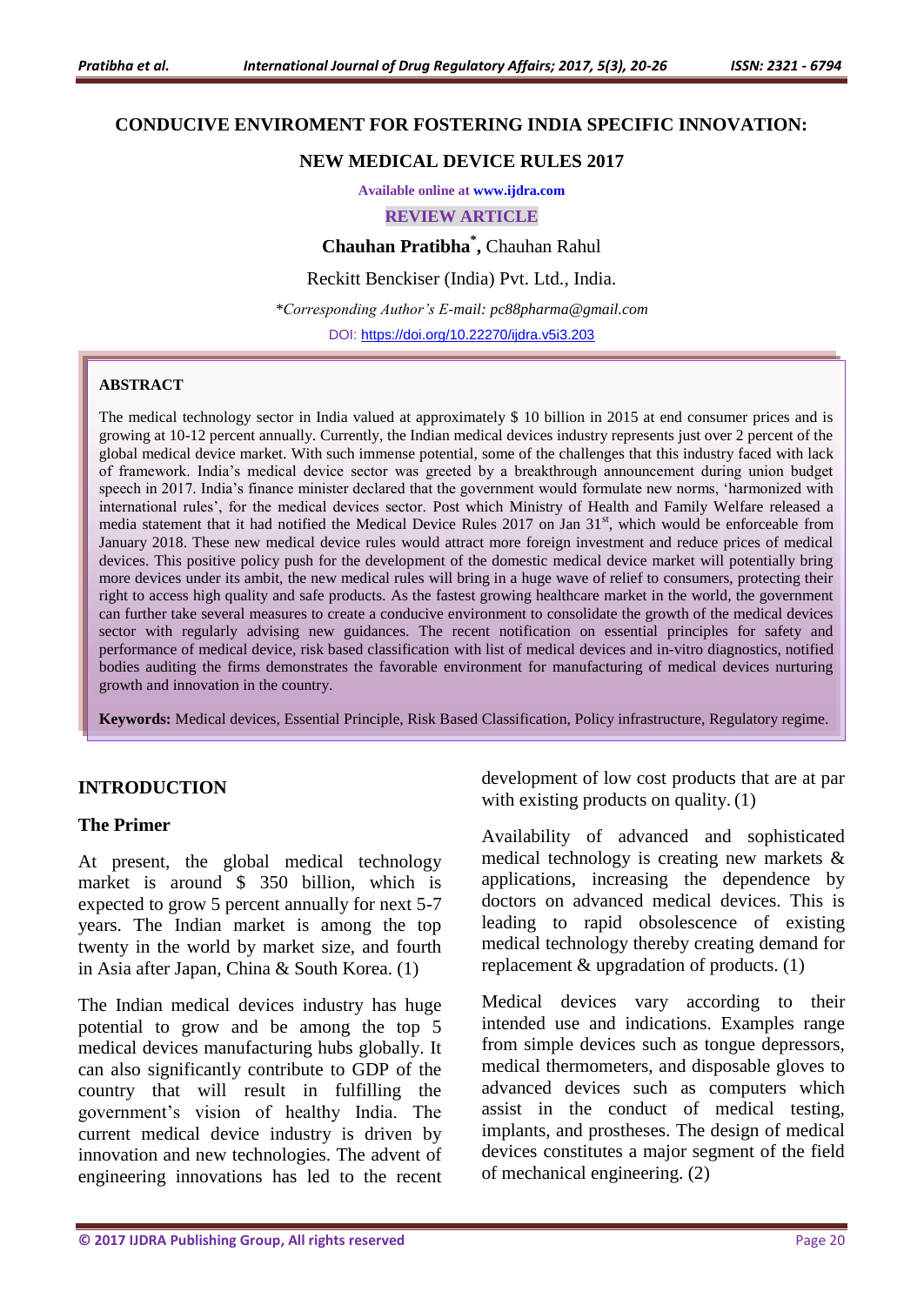The regulatory authorities recognize different classes of medical devices based on their design complexity, their use characteristics, and their potential for harm if misused. Each country or region defines these categories in different ways. The authorities also recognize that some devices are provided in combination with drugs, and regulation of these combination products takes this factor into consideration. (2)

In current system, India relies on imports to supply its healthcare system with medical technology. The medical tourism and luxury healthcare markets are among India's fastestgrowing industries, which create significant demand for specialized, high-tech medical equipment. There is consistent demand for surgical instruments, cancer diagnostics, orthopedic and prosthetic equipment, imaging, orthodontic and dental implants, and electro medical equipment.(3)

## **Task Force**

As a part of the endeavor to boost growth in the medical device sector, a task force was constituted under the chairmanship of the secretary, Department of Pharmaceuticals (DoP). The prime objective of the task force was to address issues related to the promotion of domestic production of medical devices.

The task force reviewed the industry from the following perspectives:

- Sector Overview
- Policy and Infrastructure
- Regulatory Environment

This task force studied and analyzed the sector in detail and sourced comments from stakeholders as well. It recommended a host of policy, infrastructural and regulatory measures. The report released in April 2015, talks about the envisioned ecosystem for the medical device.

The task force has acknowledged the need for infrastructural development and an appropriate mechanism for efficacy and safety testing is necessary to achieve growth. The recommendations aim at complete ecosystem to support medical device sector in India.

The recommendations covered policy support, infrastructure, validation center, skill development, R&D, pricing policy, duty structure, regulatory framework which can be further studied in detail. (4)

## **REGULATORY AND POLICY FRAMEWORK**

The medical device sector has witnessed consistent growth over the last six years (from USD 3.1 billion in 2009 to USD 5 billion in 2015). However, factors such as inadequate regulatory systems, non-alignment with global standards and the lack of quality product testing infrastructure are the issues that hinder its progress. (4)

# **Current Regulatory Regime**

The existing regulatory framework for medical devices in India has been inadequate for a USD-4.9 billion industry. Currently, only 14 devices are notified as medical devices and have specific regulations. Other medical devices are treated as 'drugs' under Drugs and Cosmetics Act, 1940 & Rules. As a result, the remaining medical devices have been subject to the restrictive code/laws of pharmaceutical sector. Ambiguity in the clinical trial mechanism and lack of specific regulatory framework to govern the manufacturing standards and quality control systems have resulted in a lag in product quality as compared to global standards.(4)

## **Proposed Regulatory Establishment**

The new Rules have been framed in conformity with Global Harmonization Task Force (GHTF) framework and conform to best international practices. The new Rules seek to remove regulatory bottlenecks to make in India, facilitate ease of doing business while ensuring availability of better medical devices for patient care and safety.(5)

The general classification of medical devices are as follows:

- General Devices (other than invitro diagnostic medical devices)

- Invitro diagnostic medical devices

The rules classified as per GHTF practice, are classified further basis associated risk wherein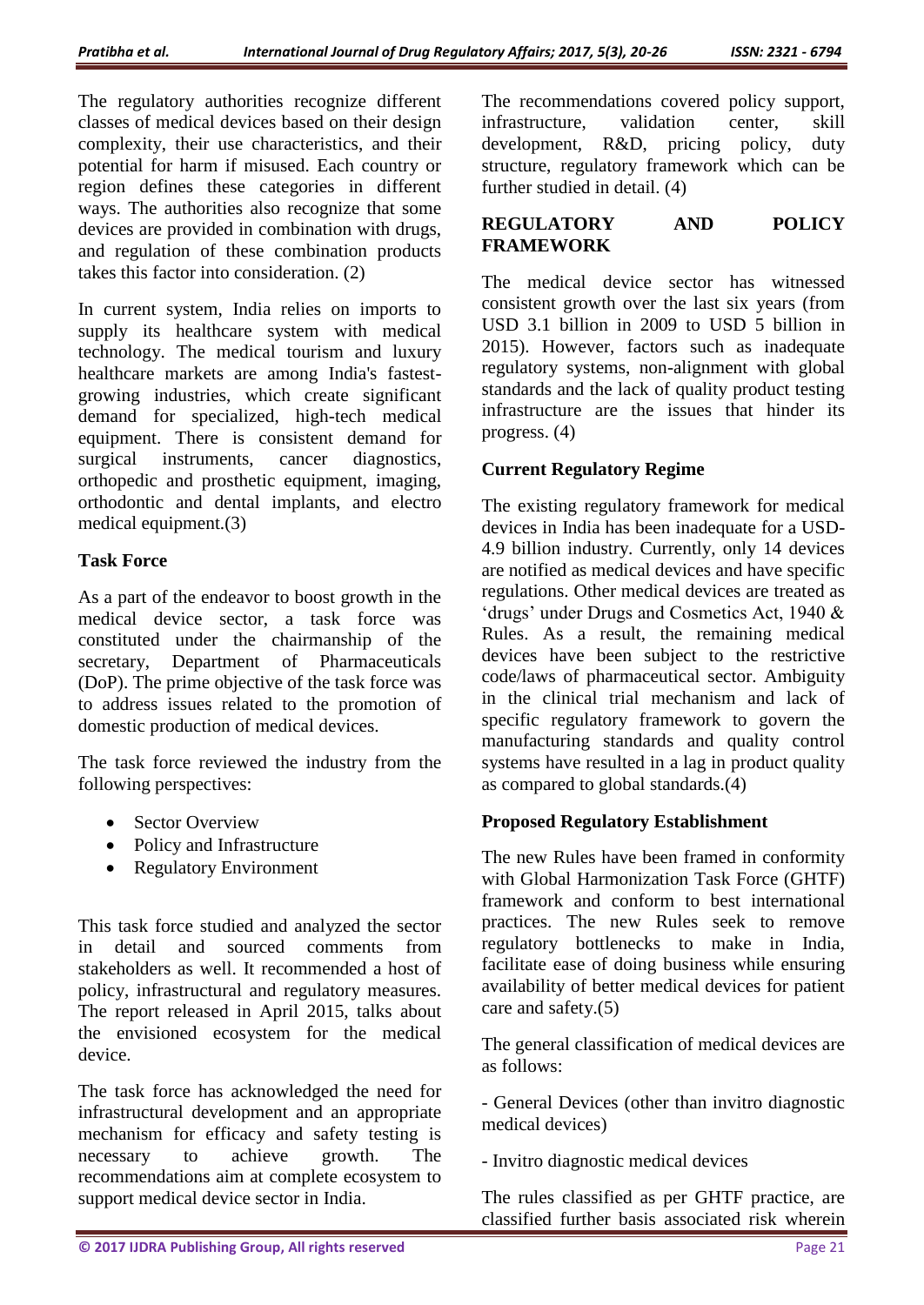the manufacturers of medical devices will be required to meet risk proportionate regulatory requirements that have been specified in the Rules and are based on best international practices.

#### **Table 1: Risk Classification of Medical Devices**

| <b>Risk Classification of Medical Devices</b> |              |  |
|-----------------------------------------------|--------------|--|
| Rick                                          | <b>Class</b> |  |

| Low Risk                 |  |
|--------------------------|--|
| <b>Low Moderate Risk</b> |  |
| Moderate High Risk       |  |
| <b>High Risk</b>         |  |

## **Schedules:**

The rules further defines the schedules, chapters, forms, fees etc. in view of the international standards of guidance and ease of business.

**Table 2: Medical Devices Schedules & their Inclusion**

| <b>Schedules</b>                  | <b>Inclusions</b>                                                                                                                                                            |                                                                                                                                                       |                                                                                                                                                      |  |
|-----------------------------------|------------------------------------------------------------------------------------------------------------------------------------------------------------------------------|-------------------------------------------------------------------------------------------------------------------------------------------------------|------------------------------------------------------------------------------------------------------------------------------------------------------|--|
|                                   | Classification of medical devices and in vitro diagnostic medical devices                                                                                                    |                                                                                                                                                       |                                                                                                                                                      |  |
| <b>First Schedule</b>             |                                                                                                                                                                              | Classification of medical devices other than in vitro diagnostic medical                                                                              |                                                                                                                                                      |  |
|                                   | Part I                                                                                                                                                                       | devices                                                                                                                                               |                                                                                                                                                      |  |
|                                   | Part II                                                                                                                                                                      |                                                                                                                                                       | Risk classification provisions for in vitro diagnostic medical devices                                                                               |  |
| <b>Second</b>                     |                                                                                                                                                                              |                                                                                                                                                       |                                                                                                                                                      |  |
| <b>Schedule</b>                   |                                                                                                                                                                              |                                                                                                                                                       | Fee payable for licence, permission and registration certificate                                                                                     |  |
| <b>Third Schedule</b>             | Documents to be submitted for registration of Notified Body, its duties and<br>functions                                                                                     |                                                                                                                                                       |                                                                                                                                                      |  |
|                                   | Part I                                                                                                                                                                       | Documents to be furnished along with application                                                                                                      |                                                                                                                                                      |  |
|                                   | Part II                                                                                                                                                                      | Duties and functions of Notified Body                                                                                                                 |                                                                                                                                                      |  |
|                                   | Documents required for grant of manufacturing and import licence                                                                                                             |                                                                                                                                                       |                                                                                                                                                      |  |
|                                   | Part I                                                                                                                                                                       |                                                                                                                                                       | POWER OF ATTORNEY (Only for import)                                                                                                                  |  |
| <b>Fourth</b>                     | Part II                                                                                                                                                                      | (i)                                                                                                                                                   | Information to be submitted with the application for<br>grant of licence to manufacture or import of a Class A<br>medical device                     |  |
|                                   |                                                                                                                                                                              | (ii)                                                                                                                                                  | Information to be submitted with the application for<br>grant of licence to manufacture or import of a Class B,<br>Class C or Class D medical device |  |
| <b>Schedule</b>                   |                                                                                                                                                                              | Appendix I                                                                                                                                            | contents of a site or plant master file                                                                                                              |  |
|                                   | Part<br>III                                                                                                                                                                  | Appendix<br>$\mathbf{I}$                                                                                                                              | Device master file for medical devices other than in<br>vitro diagnostic medical Devices                                                             |  |
|                                   |                                                                                                                                                                              | Appendix<br>Ш                                                                                                                                         | Device Master File For In Vitro Diagnostic Medical<br>Devices                                                                                        |  |
|                                   | Part<br>IV                                                                                                                                                                   | Information required to be submitted with the Application Form for<br>import or manufacture of medical devices which does not has<br>predicate device |                                                                                                                                                      |  |
| <b>Fifth Schedule</b>             | Quality Management System for notified medical devices and in vitro<br>diagnostics                                                                                           |                                                                                                                                                       |                                                                                                                                                      |  |
| <b>Sixth Schedule</b>             |                                                                                                                                                                              |                                                                                                                                                       | Post approval major and minor changes                                                                                                                |  |
| <b>Seventh</b><br><b>Schedule</b> | Requirements for permission to conduct clinical investigation of medical<br>devices other than in<br>vitro diagnostics medical device which does not have a predicate device |                                                                                                                                                       |                                                                                                                                                      |  |
| <b>Eighth Schedule</b>            | Exemptions                                                                                                                                                                   |                                                                                                                                                       |                                                                                                                                                      |  |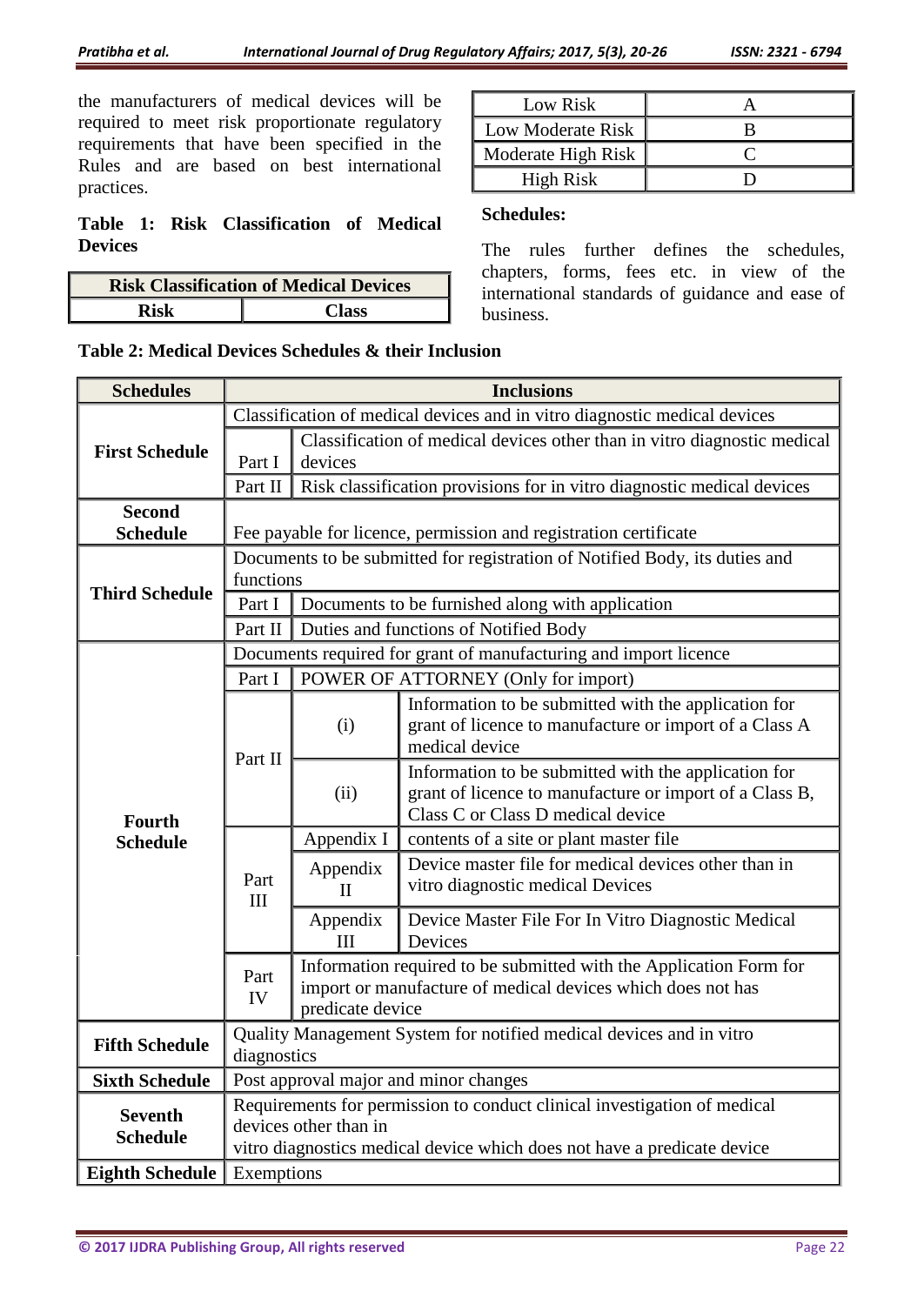## **Chapters**

The rules comprises of eleven chapters which are as follows:

#### **Table 3: Medical Devices chapters & their Inclusion**

| <b>Chapters</b>     | <b>Inclusions</b>                                                                                                                                                                                             |
|---------------------|---------------------------------------------------------------------------------------------------------------------------------------------------------------------------------------------------------------|
| <b>Chapter I</b>    | <b>General Definition</b>                                                                                                                                                                                     |
| <b>Chapter II</b>   | Regulation of medical device                                                                                                                                                                                  |
| <b>Chapter III</b>  | Authorities, officers and bodies                                                                                                                                                                              |
| <b>Chapter IV</b>   | Manufacture of medical devices for sale or for distribution                                                                                                                                                   |
| <b>Chapter V</b>    | Import of medical devices                                                                                                                                                                                     |
| <b>Chapter VI</b>   | Labelling of medical devices                                                                                                                                                                                  |
| <b>Chapter VII</b>  | Clinical investigation of medical device and clinical performance evaluation of<br>new in vitro diagnostic medical device                                                                                     |
| <b>Chapter VIII</b> | Permission to import or manufacture medical device which does not have<br>predicate medical device                                                                                                            |
| <b>Chapter IX</b>   | Duties and powers of medical device officer, medical device testing officer and<br>notified body                                                                                                              |
| <b>Chapter X</b>    | Sale of medical devices                                                                                                                                                                                       |
| <b>Chapter XI</b>   | Miscellaneous includes - exemption from provisions related to medical devices,<br>export of medical devices, rejection of application of license, debarment, mode<br>of payment of fee and overriding effect. |

#### **Forms**

The new rules comprises of around 40 forms some of which are captured here:

# **Table 4: Medical Devices: Type of License, Application & their Grant**

| <b>Forms</b>                                                                                                                      |                    |                 |  |  |  |
|-----------------------------------------------------------------------------------------------------------------------------------|--------------------|-----------------|--|--|--|
| <b>Purpose (Type of License)</b>                                                                                                  | <b>Application</b> | Grant           |  |  |  |
| Certificate of Registration of a Notified Body                                                                                    | MD1                | MD2             |  |  |  |
| Licence to Manufacture for Sale and Distribution of Class A<br>or Class B medical device                                          | MD3                | MD <sub>5</sub> |  |  |  |
| Loan Licence to Manufacture for Sale or for Distribution of<br>Class A or Class B medical device                                  | MD4                | MD <sub>6</sub> |  |  |  |
| Licence to Manufacture for Sale and Distribution of Class C<br>or Class D medical device                                          | MD7                | MD <sub>9</sub> |  |  |  |
| Loan Licence to Manufacture for Sale or for Distribution of<br>Class C or Class D medical device                                  | MD <sub>8</sub>    | MD10            |  |  |  |
| Form in which Audit or Inspection book shall be maintained                                                                        | MD11               | <b>NA</b>       |  |  |  |
| Manufacture medical device for purpose of clinical<br>investigations, test, evaluation, examination, demonstration<br>or training | MD12               | MD13            |  |  |  |
| Issue of import license to import medical device                                                                                  | MD14               | MD15            |  |  |  |
| Import medical device for the Purposes of Clinical<br>Investigations or Test or Evaluation or Demonstration or<br>Training        | MD16               | MD17            |  |  |  |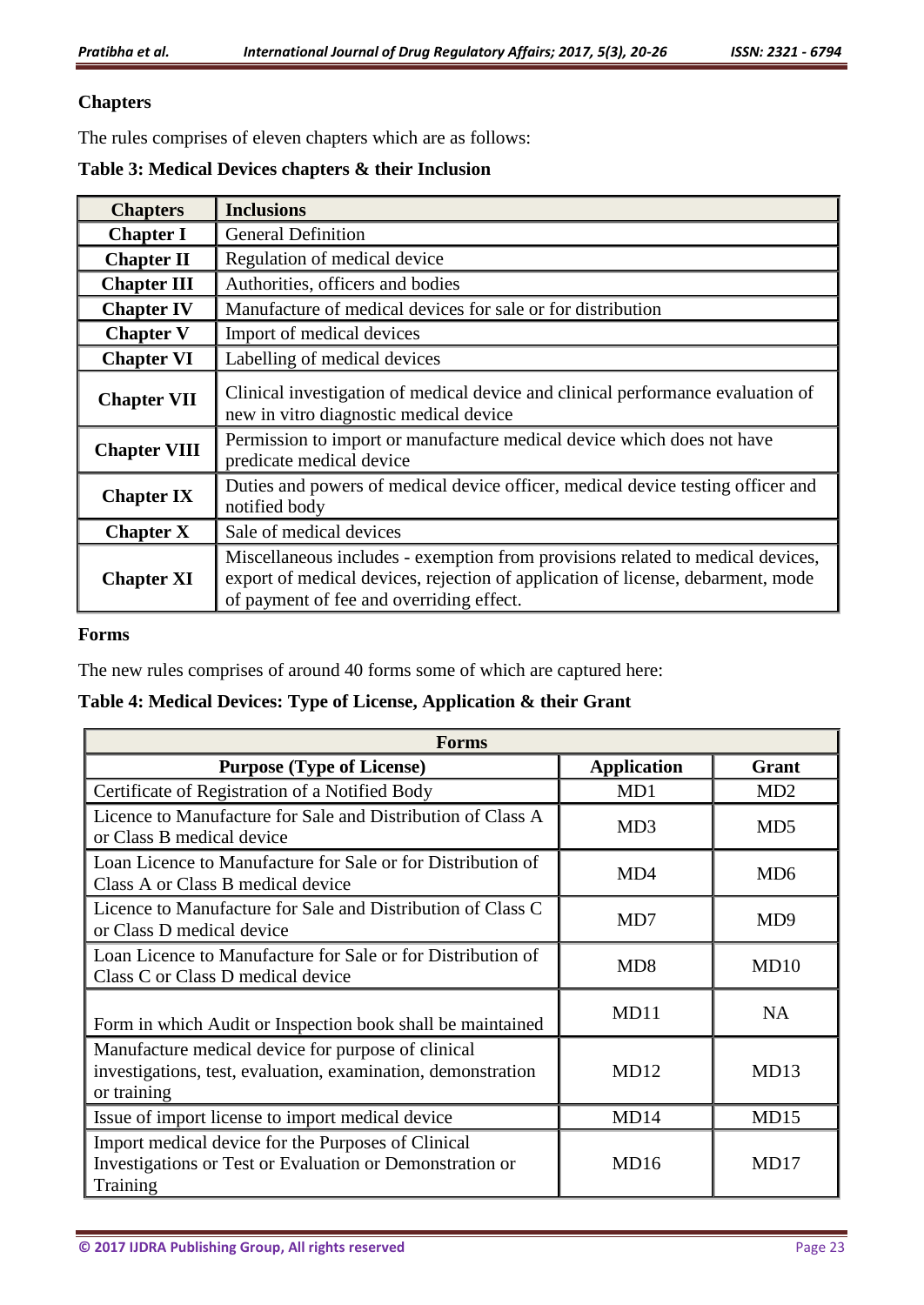| Import investigational medical devices for the purposes by a<br>government hospital or statutory medical institution for the<br>treatment of patients                                                             | MD18         | MD19 |  |  |  |
|-------------------------------------------------------------------------------------------------------------------------------------------------------------------------------------------------------------------|--------------|------|--|--|--|
| Permission to import small quantity of medical devices for<br>personal use                                                                                                                                        | MD20         | MD21 |  |  |  |
| Permission to conduct clinical investigation of an<br>investigational medical device                                                                                                                              | MD22         | MD23 |  |  |  |
| Permission to conduct clinical performance evaluation of<br>new in vitro diagnostic medical device                                                                                                                | MD24         | MD25 |  |  |  |
| Permission to import/manufacture for sale or for distribution<br>of medical device which does not have predicate medical<br>device                                                                                | MD26         | MD27 |  |  |  |
| Permission to import/manufacture for sale or for distribution<br>MD28<br>of new in vitro diagnostic medical device                                                                                                |              | MD29 |  |  |  |
| <b>Additional Forms</b>                                                                                                                                                                                           |              |      |  |  |  |
| Memorandum to the Central Medical Device Testing<br>Laboratory                                                                                                                                                    | MD30         |      |  |  |  |
| Certificate of test or evaluation by the Central Medical<br><b>Device Testing Laboratory</b>                                                                                                                      | MD31         |      |  |  |  |
| Report of Test or Evaluation of Medical Devices by Medical<br>Device Testing Officer                                                                                                                              | MD32         |      |  |  |  |
| Application form a purchaser for test or evaluation of a<br>Medical Device under section 26 of the Drugs and Cosmetics<br>Act, 1940 (23 of 1940)                                                                  | MD33         |      |  |  |  |
| Order under clause (c) of sub-section $(1)$ of the section of<br>Drugs and Cosmetics Act, 1940, (23 of 1940) requiring a<br>person not to dispose of stock in his possession                                      | MD34         |      |  |  |  |
| Receipt of stock of medical device for record, register,<br>document or material object seized under clause (c) or clause<br>(cc) of sub-section (1) of section 22 of the Drugs and<br>Cosmetics Act (23 of 1940) | MD35         |      |  |  |  |
| Intimation of Person from whom sample is taken                                                                                                                                                                    | MD36         |      |  |  |  |
| Receipt for Sample of medical device(s) taken where fair<br>prices tendered thereof under sub-section (1) of Section 23 of<br>the Drugs and Cosmetics Act, 1940 is refused                                        | MD37         |      |  |  |  |
| Memorandum to Medical Device Testing Officer                                                                                                                                                                      | MD38         |      |  |  |  |
| Registration to Medical Device Testing Laboratory for carry<br>out Test or Evaluation of a medical devices on behalf of<br>manufacturer                                                                           | MD39<br>MD40 |      |  |  |  |

A system of 'Third Party Conformity Assessment and Certification' through Notified Bodies is envisaged with a view to bring competency and effectiveness. The Notified Bodies will be accredited by the National Accreditation Board for Certification Bodies (NABCB). The NABCB will, before accrediting Notified Bodies, assess their competence in terms of required human resources and other

requirements. These Bodies will undertake verification and assessment of Quality Management System of Medical Device Manufacturers of Class A and Class B category and may, on as required basis, be called upon to render assistance for regulation of Class C and D medical devices also.

The Rules also seek to evolve a culture of selfcompliance by manufacturers of medical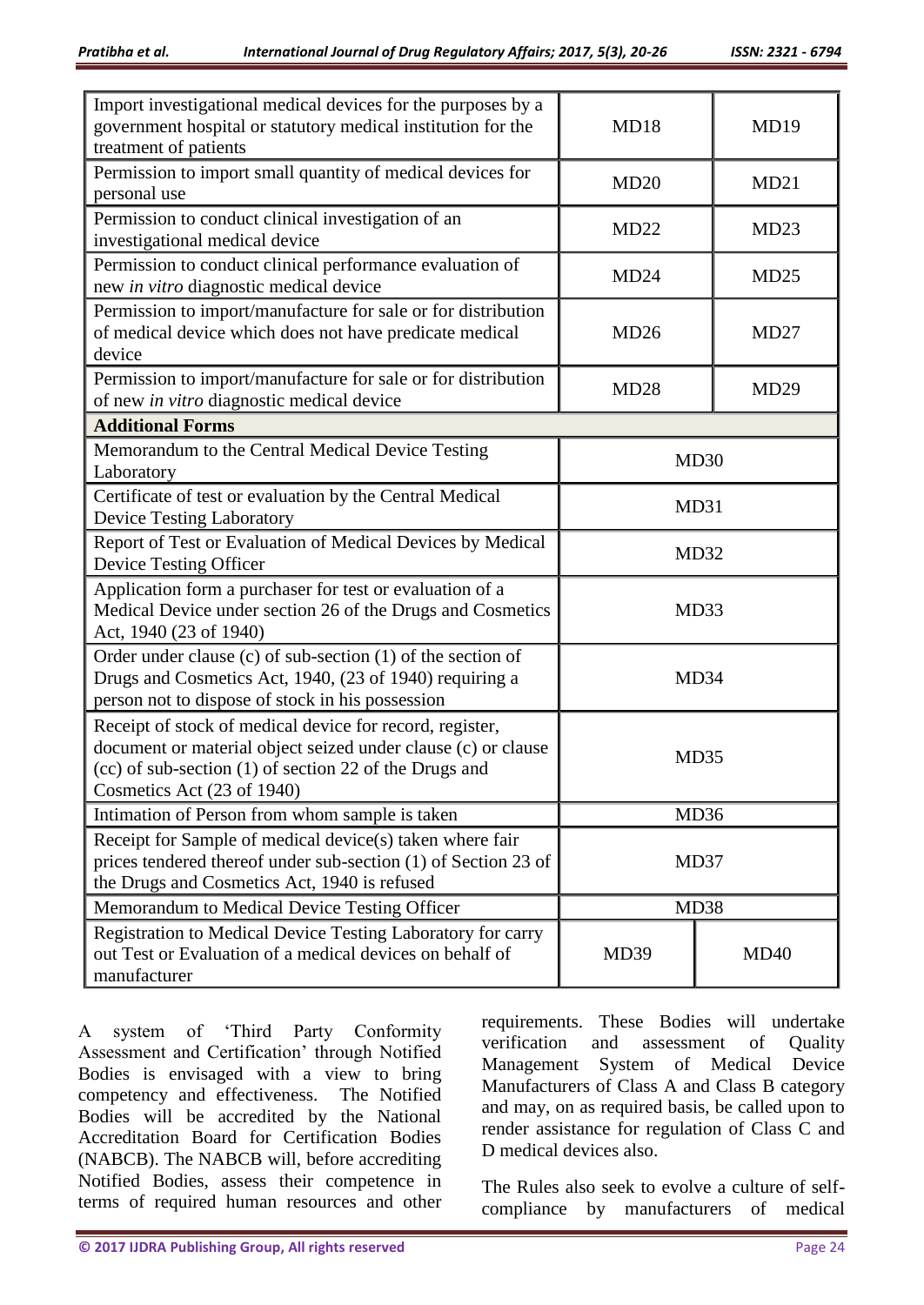devices and, accordingly, the manufacturing licenses for Class A medical devices will be granted without prior audit of manufacturing site. The manufacturer will, in such a case, be required to do self-certification of compliance with the requirements and based on such certification, the licence will be issued. However, post approval audit of manufacturing site will be carried out by the Notified Bodies to check conformance with Quality Management System in accordance to applicable standards as per Bureau of Indian standards. Foreign manufacturing sites may be subject to inspection by notified bodies or central licensing authority. In the event of inspection requested, applicant is subject to pay inspection fee as notified in GSR 78(E). (6)

Manufacturer of Class A and Class B medical devices will be licensed by State Licensing Authorities concerned after Quality Management System audit by an accredited Notified Body. For all manufacturing sites, Quality Management System will need to be aligned with ISO 13485.

Manufacture of Class C and Class D medical devices will be regulated by the Central Licensing Authority and, where required, assistance of experts or notified bodies will be taken. Import of all medical devices will continue to be regulated by CDSCO. A network of NABL accredited laboratories will be set up both, by the Government and by other entities, for testing medical devices. (5)

## **ENACTMENT**

For now, the new medical device rules will cover only those devices which already fall under vision of CDSCO wherein companies with devices currently registered for sale in India can anticipate a transition period to comply with the new published rules following their 2018 implementation. The current list of devices with risk-classification also applies only to currently medical devices. By 2020, medical devices that are approved for import, sale and distribution in India must bear unique identifiers which will be device identifies and production identifiers. The device identifier is a global trade item number and the production identifier is the device's serial number, lot/batch number,

software version, and/or manufacturing and/or expiration date.

## **CONCLUSION**

With new medical device rules which introduces more formalized registration requirement compared to country's current system including risk-based classification, unique identification and manufacturing quality audits by notified bodies will foster growth of this sector in the country at a faster pace with innovation in-hand.

Medical Devices sector has emerged as a focus sector in Make in India aspirations of the country. It has a tremendous potential to grow with a huge demographic dividend on demand side and India's research and development innovation capabilities on the supply side. The measures to lift current restrictions on shelf life of medical devices are much needed to appreciate the usability of device and establish trust in manufacturer quality systems, these are imperatives to strengthen ease of doing business.(7)

# **ACKNOWLEDGEMENT**

We take this opportunity to express our deep sense of gratitude to IJDRA Journal for publishing our article.

## **CONFLICTS OF INTEREST**

The content and views in article is author independent opinion and in no way related to Reckitt Benckiser's views and policies.

## **REFERENCES**

1. Anon. [Internet].2017 [Cited 2017 Aug 11]. Available from:

http://www.business-standard.com/content/b2bpharma/india-can-be-among-world-s-top-5-medicaldevices-markets-himanshu-baid-117021500535 \_1.html

- 2. En.wikipedia.org. (2017). Medical device. [Internet]. 2017 [Cited 2017 Aug 09]. Available from: https://en.wikipedia.org/wiki/Medical\_device.
- 3. Emergo. INDIA Overview of medical device industry and healthcare statistics. [Internet].2017 [Cited 2017 Aug 09]. Available from: https://www.emergogroup.com/resources/marketindia
- 4. Anon [Internet].2017 [Cited 2017 Aug 09]. Available from: http://www.skpgroup.com/data/resource/skp\_the\_me dical\_device\_industry\_in\_india\_.pdf